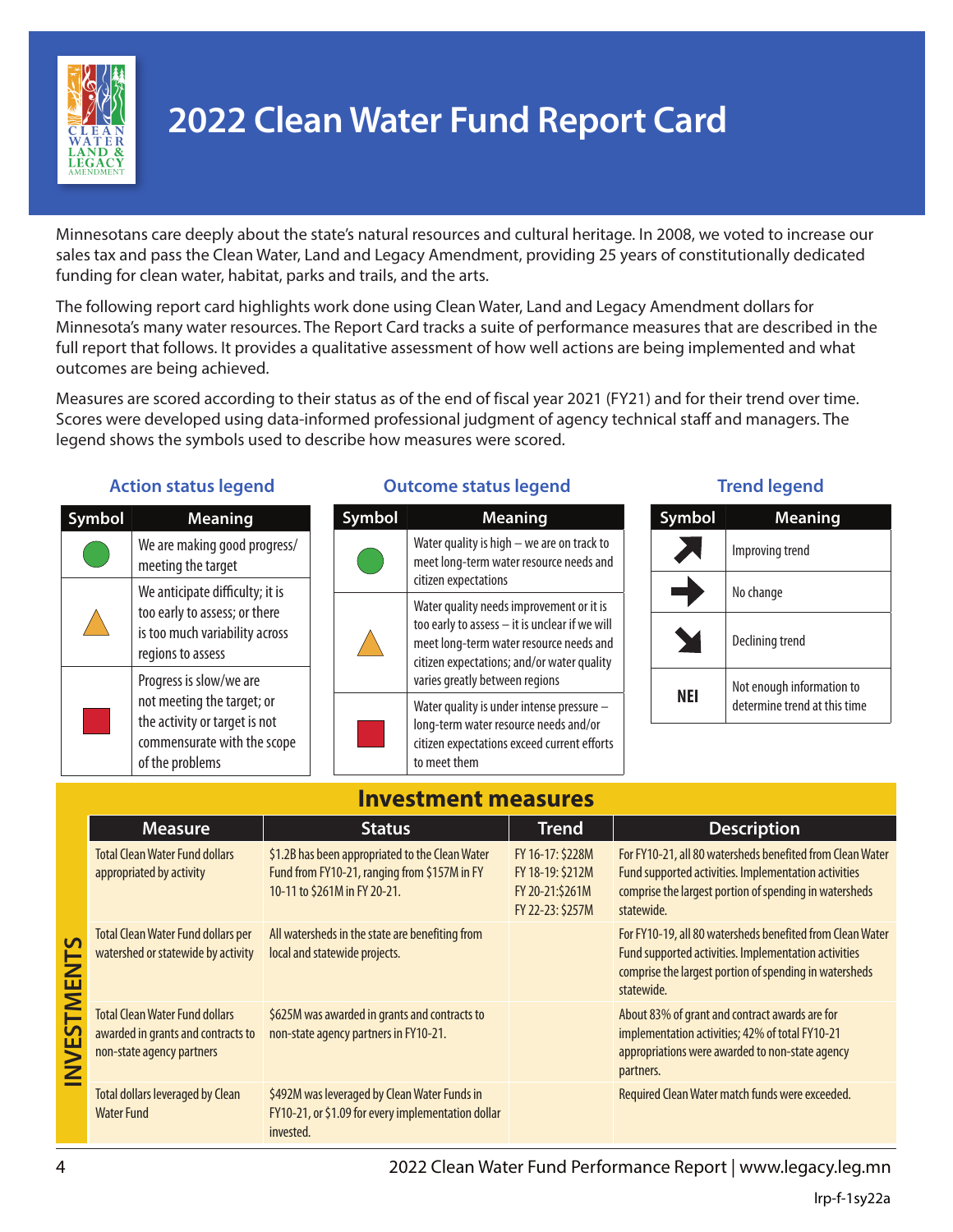## **Surface Water Measures**

|                | <b>Measure</b>                                                                                                                            | <b>Status</b> | <b>Trend</b> | <b>Description</b>                                                                                                                                                                                                                                                                                                                                                                                                                                                |
|----------------|-------------------------------------------------------------------------------------------------------------------------------------------|---------------|--------------|-------------------------------------------------------------------------------------------------------------------------------------------------------------------------------------------------------------------------------------------------------------------------------------------------------------------------------------------------------------------------------------------------------------------------------------------------------------------|
| ACTION         | Percent of monitoring addressing state & local<br>needs                                                                                   |               |              | Nearly 40% of watersheds met goals for addressing state and local needs for monitoring.<br>Ongoing program development is aimed to ensure local needs are identified for monitoring.                                                                                                                                                                                                                                                                              |
|                | Local partner participation in monitoring efforts                                                                                         |               |              | As of 2021, all programs are meeting participatory goals.                                                                                                                                                                                                                                                                                                                                                                                                         |
|                | Number of nonpoint source best management<br>practices implemented with Clean Water Funding<br>and estimated pollutant load reductions    |               |              | Although funding has increased and there is a continued increase in practices and projects<br>being implemented, the total request for projects has remained significantly greater than<br>available funds.                                                                                                                                                                                                                                                       |
|                | Number of municipal point source construction<br>projects implemented with Clean Water Funding<br>and estimated pollutant load reductions |               |              | Pace of awards is linked to permit cycles, compliance schedules, and available Clean Water<br>Funds. Applications exceed currently available funds even after significant infusion of bond<br>funds over the past several cycles.                                                                                                                                                                                                                                 |
|                | <b>Measure</b>                                                                                                                            | <b>Status</b> | <b>Trend</b> | <b>Description</b>                                                                                                                                                                                                                                                                                                                                                                                                                                                |
|                | Rate of impairment/unimpairment of surface<br>water statewide and by watershed: Stream aquatic<br>life                                    |               | <b>NEI</b>   | Water quality varies greatly by region. In general, good water quality remains where land is<br>intact; where considerable alteration has occurred, water quality is poor.                                                                                                                                                                                                                                                                                        |
|                | Rate of impairment/unimpairment of surface<br>water statewide and by watershed: Stream<br>swimming                                        |               | <b>NEI</b>   | Water quality varies greatly by region. In general, good water quality remains where land is<br>intact; where considerable alteration has occurred, water quality is poor.                                                                                                                                                                                                                                                                                        |
|                | Rate of impairment/unimpairment of surface<br>water statewide and by watershed: Lake<br>swimming                                          |               | <b>NEI</b>   | Water quality varies greatly by region. In general, good water quality remains where land is<br>intact; where considerable alteration has occurred, water quality is poor.                                                                                                                                                                                                                                                                                        |
|                | Changes over time in key water quality parameters<br>for lakes and streams: Lake clarity                                                  |               | <b>NEI</b>   | There are improving trends in lake water clarity in more lakes than not.                                                                                                                                                                                                                                                                                                                                                                                          |
|                | Changes over time in key water quality parameters<br>for lakes and streams: Sediment in large rivers                                      |               | <b>NEI</b>   | There are more improving trends than declining trends in total suspended solids.                                                                                                                                                                                                                                                                                                                                                                                  |
|                | Changes over time in key water quality parameters<br>for lakes and streams: Nitrate in large rivers                                       |               |              | Nitrate concentrations are increasing in major rivers.                                                                                                                                                                                                                                                                                                                                                                                                            |
| <b>OUTCOME</b> | Changes over time in key water quality parameters<br>for lakes and streams: Phosphorus in large rivers                                    |               | <b>NEI</b>   | There are more improving trends than declining trends in phosphorus.                                                                                                                                                                                                                                                                                                                                                                                              |
|                | Changes over time in key water quality parameters<br>for lakes and streams: Pesticides in streams                                         |               |              | Detections in streams vary greatly as a result of hydrologic and agronomic conditions;<br>exceedances of pesticide water quality standards are rare. Some "surface water pesticides of<br>concern" are showing increasing detection frequency and concentrations.                                                                                                                                                                                                 |
|                | Changes over time in key water quality parameters<br>for lakes and streams: Pesticides in lakes                                           |               |              | With the exception of detecting chlorpyrifos in two lakes, pesticide detections have been low<br>relative to water quality reference values and generally stable since 2007.                                                                                                                                                                                                                                                                                      |
|                | Changes over time in key water quality parameters<br>for lakes and streams: Chloride in streams and rivers                                |               |              | Concentrations are increasing in almost all metro area rivers and streams.                                                                                                                                                                                                                                                                                                                                                                                        |
|                | Number of previous impairments now meeting<br>water quality standards due to corrective actions                                           |               |              | Although many projects are making progress in improving water quality, more waterbodies<br>are being listed as impaired relative to the slower rate of waterbodies being restored.                                                                                                                                                                                                                                                                                |
|                | Mercury in fish                                                                                                                           |               |              | Mercury in game fish is not yet responding to decreases in local mercury emissions, although<br>these reductions likely have prevented a steeper upward trend. Global emissions have<br>increased. The time lag between emission reductions and response is likely several decades.<br>It is too soon to see a measurable response in fish mercury levels. Long-term and consistent<br>monitoring is necessary to track changes in fish tissue.                   |
|                | Mercury emissions                                                                                                                         |               |              | Significant progress has been made reducing mercury emissions from power plants.<br>Emissions from mercury use in various products saw a decrease for the 2020 emission<br>inventory. Conversely, emission from the mining sector have remained relatively steady since<br>2017. To meet our 2025 emissions goal, significant reduction of mercury emission from the<br>mining sector and further reduction of mercury use in various products will be necessary. |
|                | Municipal wastewater phosphorus discharge trend                                                                                           |               |              | Significant phosphorus load reductions have been achieved through regulatory policy,<br>infrastructure investments, improved technology, and optimization of operations.                                                                                                                                                                                                                                                                                          |